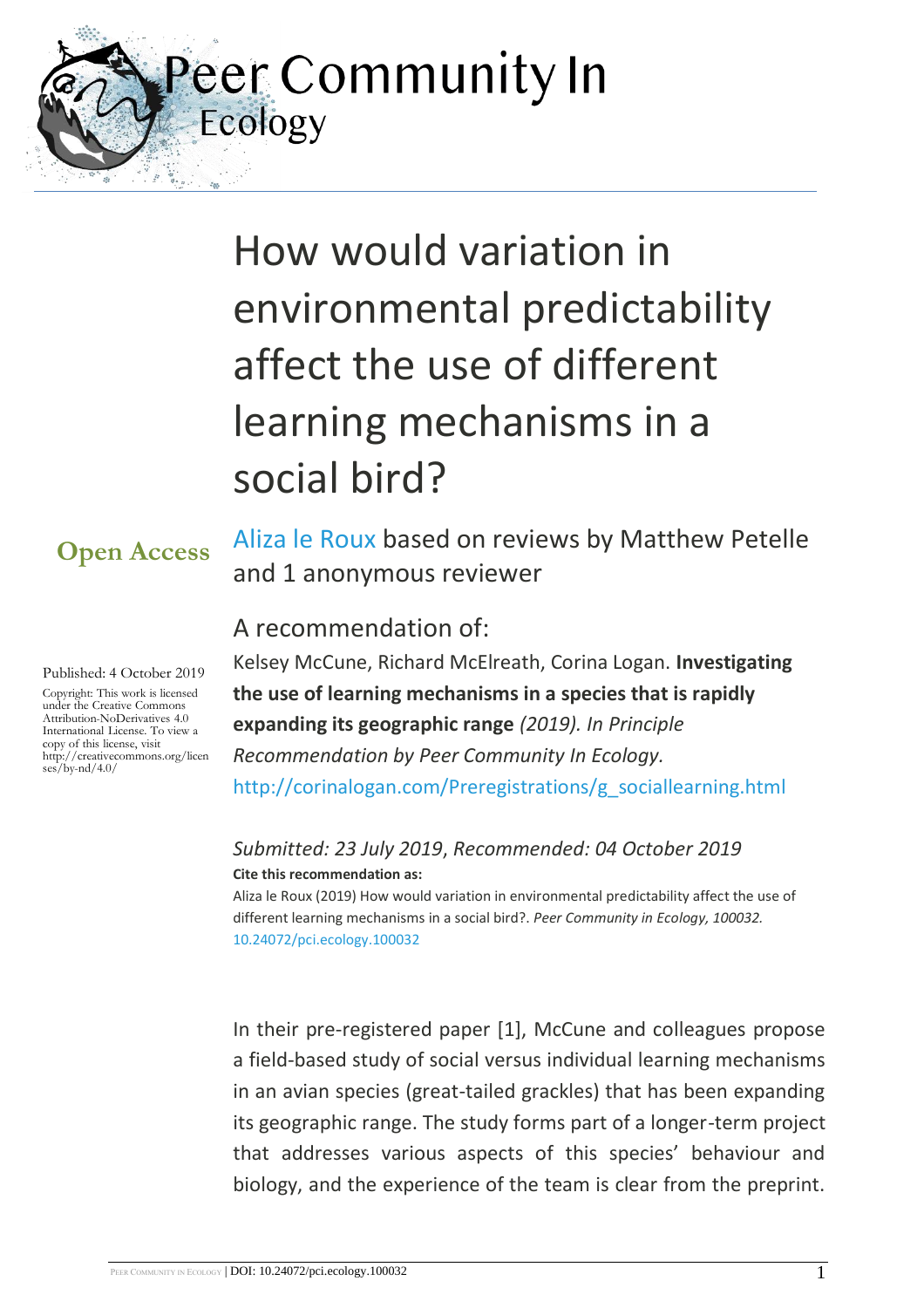

Assessing variation in learning mechanisms in different sections of the grackles' distribution range, the researchers will investigate how individual learning and social transmission may impact learning about novel challenges in the environment. Considering that this is a social species, the authors expect both individual learning and social transmission to occur, when groups of grackles encounter new challenges/ opportunities in the wild. This in itself is not a very unusual idea to test [2, 3], but the authors are rigorously distinguishing between imitation, emulation, local enhancement, and social enhancement. Such rigour is certainly valuable in studies of cognition in the wild. Further, the authors predict that the contribution of individual versus social learning could vary between populations, as the core may contain fewer unfamiliar/novel stimuli than the edge, where artificial sources of water (for example) may be more common. They make an argument that the core, middle, and edge populations would experience differing levels of environmental predictability. If true, their field experiments could yield very novel results on how changes in environmental predictability affect social/individual learning in a single study species. Their data would then give unusual insights into the ecological value of individual learning and distinct forms of social learning – something that is not easy to test in wild animals. The authors consider a variety of alternative hypotheses that may ultimately explain their findings, and clarify their methods and analyses in fine detail. The authors also set out limitations clearly, and give a thorough account of their approaches and thinking. The reviewers and I have a still-unanswered question, which is central to the study: what is the predictability or unpredictability of the core versus edge environments? Although the authors have explained similarities and distinctions between the different sections of the grackles' range, their description feels a bit vague -- it's not as rigorous or well-defined as the rest of the paper. Such a lack of definition may be inevitable in the limitations of a preprint, but ultimately it does suggest that there may be real uncertainty about the qualitative differences between the core, edge, and middle environments. The authors do explain that a lack of variation in individual responses to the field experiments would preclude the testing of further hypothesis, but do not mention how a salient lack of variation in novelty/ predictability between the environments could impact their hypotheses. An assessment/quantification of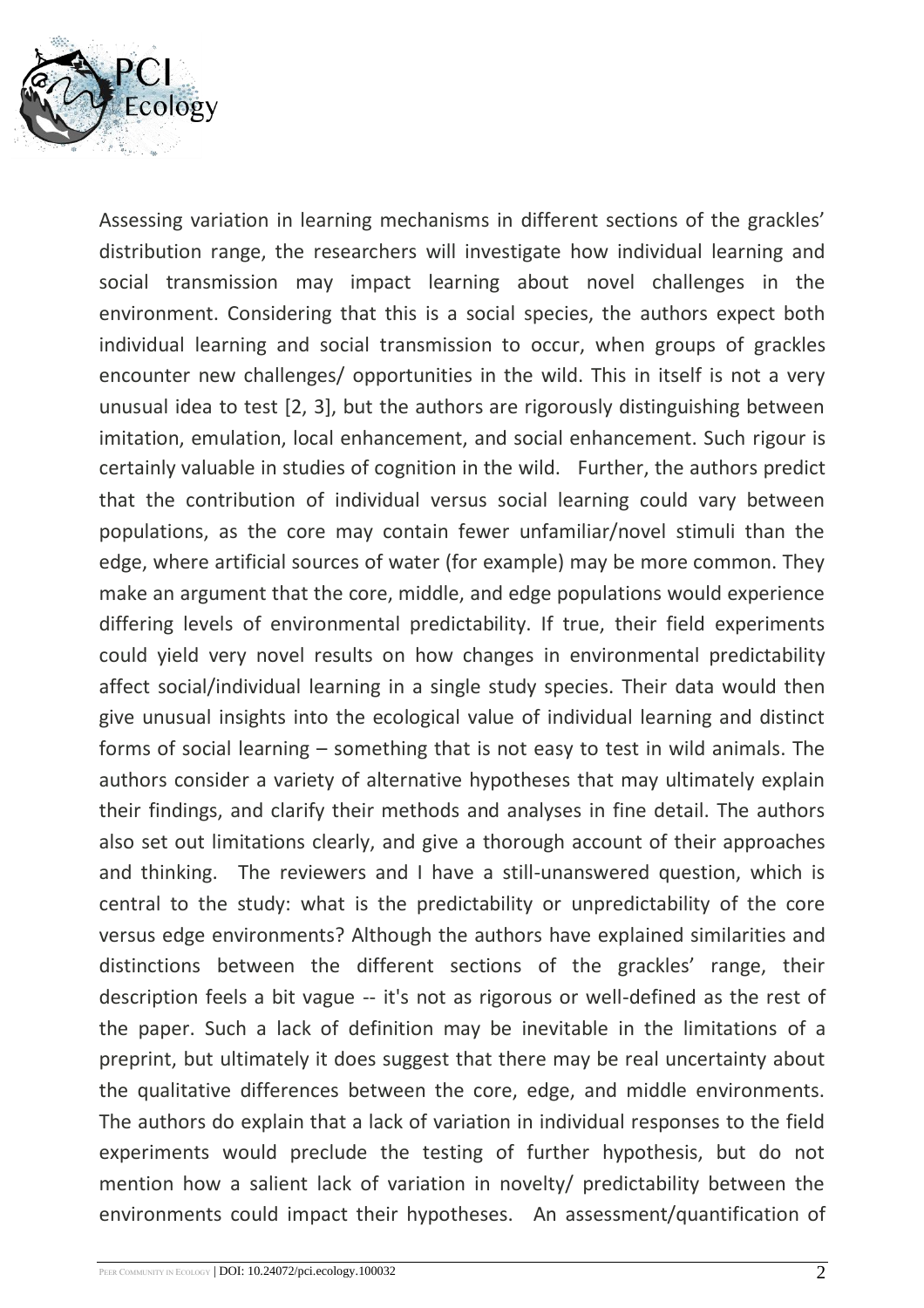

the rate at which the different populations of grackles encounter novel stimuli would be a cornerstone of the success of this proposed study. Certainly, the authors cannot address this in much more detail during the preprint stage, but they need to consider how to best assess/describe differences before starting the full study. Such an assessment could take the form of either a GIS desktop study (comparing, for example, rates of dam/canal construction in core versus edge sections of the distribution range), or observational/ movement data contrasting how frequently members of core versus edge populations encounter artificial sources of water/food in a given month/year. Considering the long-term nature of the larger project, it is possible that these data are already available, but I am speculating. I would highly recommend that such an assessment be undertaken, beyond the mere mention of expected differences. This would solidify the central idea that there are concrete differences between the environments. Despite this concern, the authors attended well to the comments and recommendations of the two reviewers – both experts in cognitive ecology. It is a preprint showing clear thinking and a consideration of most of the challenges that may be encountered during the course of the study. My own opinion and the estimations of the two reviewers all underscore the originality and value of this project – this should be a very valuable and potentially novel study. I look forward to seeing the outcomes of the research.

#### **References**

[1] McCune, K. B., McElreath, R., and Logan, C. J. (2019). Investigating the use of learning mechanisms in a species that is rapidly expanding its geographic range. In principle recommendation by Peer Community In Ecology. [corinalogan.com/Preregistrations/g\\_sociallearning.html](http://corinalogan.com/Preregistrations/g_sociallearning.html) [2] Benson-Amram, S. and Holekamp, K. E. (2012). Innovative problem solving by wild spotted hyenas. Proceedings of the Royal Society B: Biological Sciences, 279(1744), 4087–4095. doi: [10.1098/rspb.2012.1450](https://dx.doi.org/10.1098/rspb.2012.1450) [3] Federspiel, I. G., Boeckle, M., von Bayern, A. M. P. and Emery, N. J. (2019). Exploring individual and social learning in jackdaws (Corvus monedula). Learning & Behavior, 47(3), 258–270. doi: [10.3758/s13420-](https://dx.doi.org/10.3758/s13420-019-00383-8) [019-00383-8](https://dx.doi.org/10.3758/s13420-019-00383-8)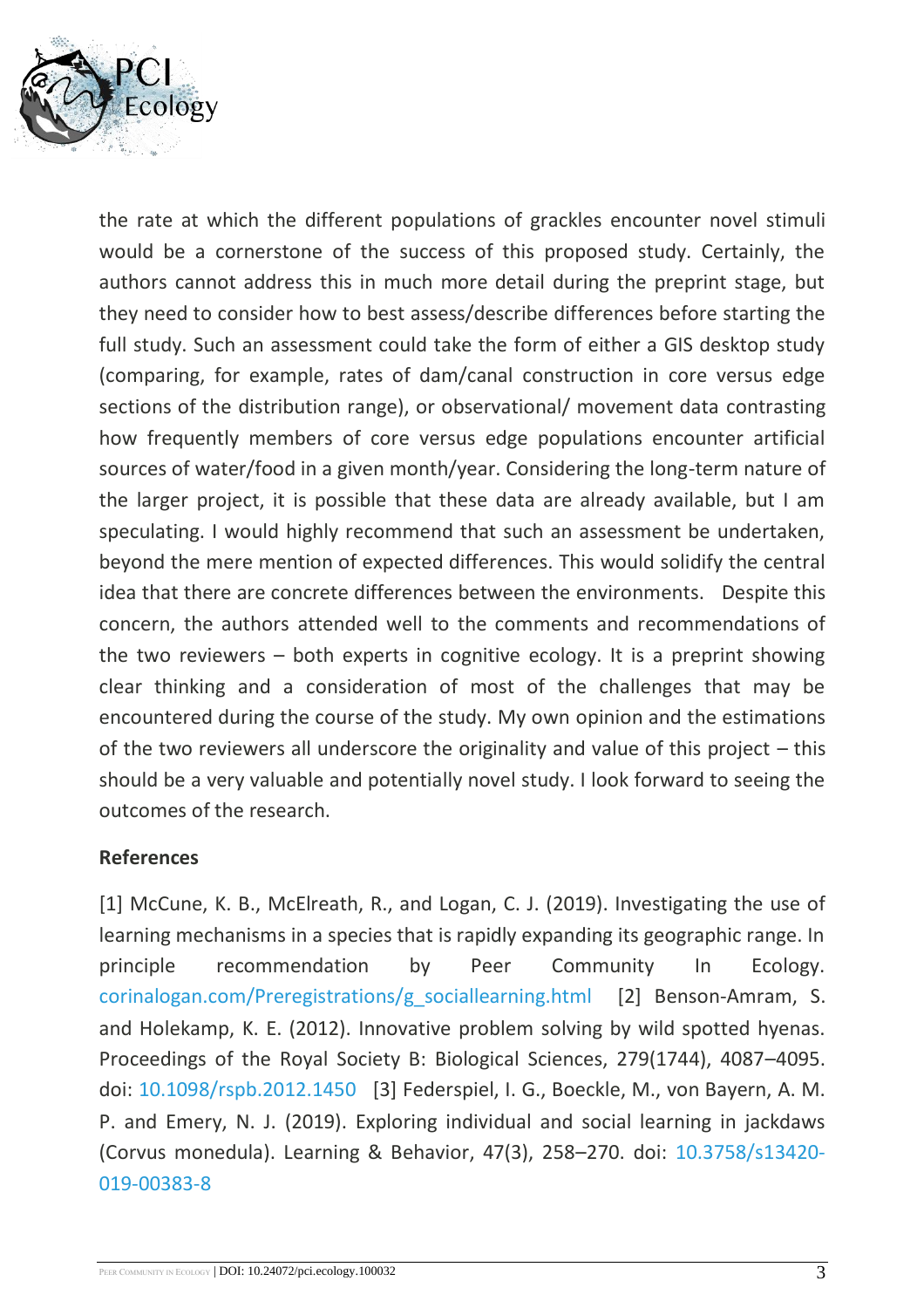

# Revision round #1

#### *2019-09-13*

I have now obtained two reviews of the pre-registered study focusing on cognition in birds encountering novel environments. Both reviewers (and I) found the study to be interesting, relevant, and well-planned. It is very close to being recommended, but I think the changes suggested by the two reviewers merit inclusion. They will improve the study and allow the authors to pay attention to additional factors that they have not yet considered. Therefore, I would like the authors to attend to the revisions suggested below, and resubmit the preregistration. I do not think that it will require another full round of reviews, and as recommender, I will assess whether or not the authors have addressed these points sufficiently.

Reviewer #1 This pre-registered study is very interesting and could be very informative to several fields including cognition and invasion biology. The hypotheses are clearly stated, and multiple predictions are presented. The authors have certainly thought about this extensively. I do have a few small issues that I think the authors should try to consider going forward.

The three populations represent the core, middle, and edge of the range expansion. The idea is that these populations could differ in their flexibility, however, another option that could explain differences between populations are levels of urbanization. I'm not sure about the core population, but it seems that the middle and edge populations are found in urban areas. Have the authors thought about testing rural areas outside of their urban zones? This could help control for potential habitat sorting by personality and/or flexibility.

Many bird species (especially corvids and parrots) are notoriously neophobic. Have the authors thought about having a cutoff point (trials/time) where birds are no longer part of the experiment because logistics?

I have one further comment about repeatability. Although two measures of flexibility is better than one to estimate repeatability. Three measures would be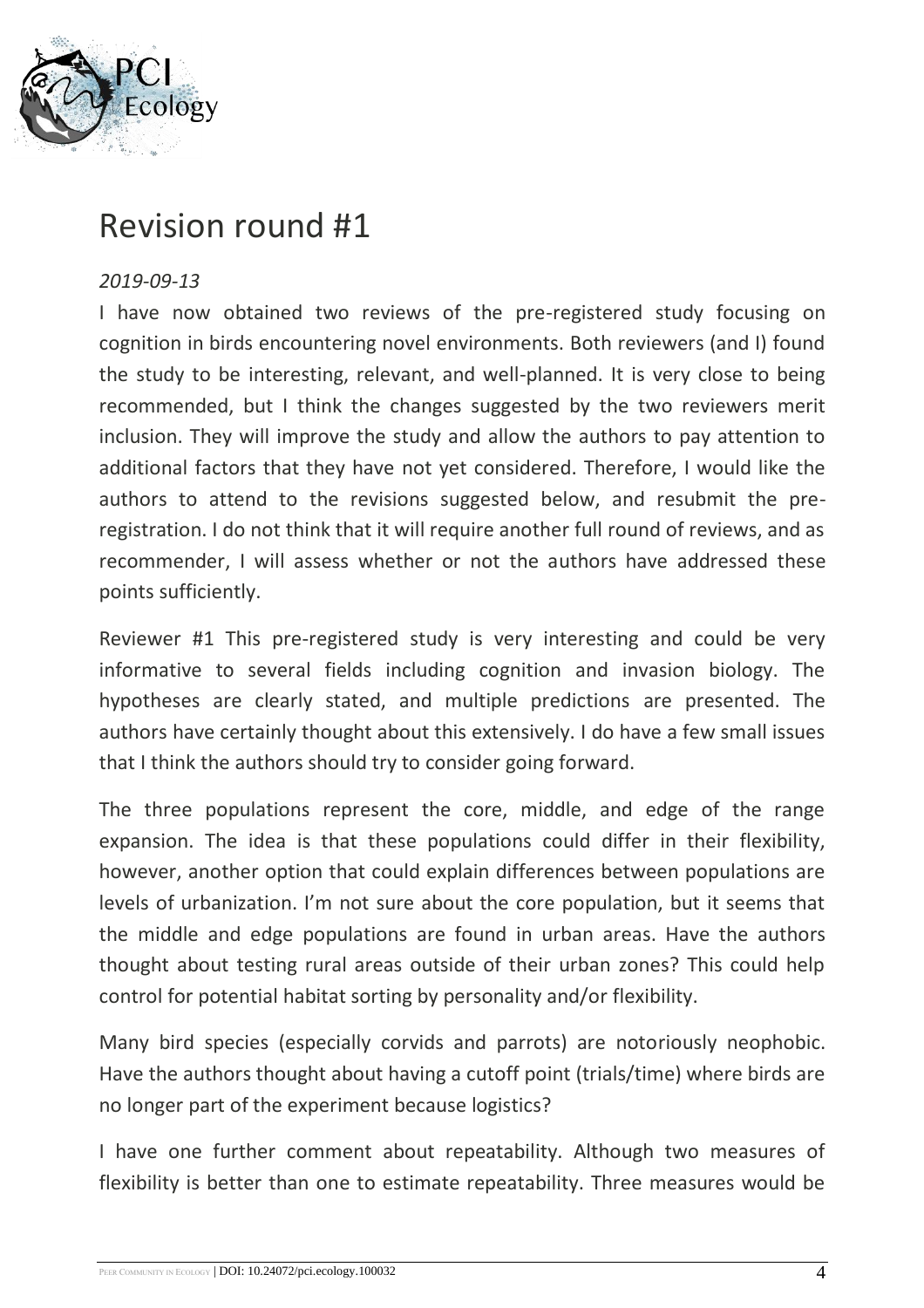

better to get a better estimate of the residual error (the within individual variance).

Otherwise, I am looking forward to the papers that result from this study.

Reviewer #2 Here, I review the pre-registered study "Investigating the use of learning mechanisms in a species that is rapidly expanding its geographic range" by Dr McCune et al. The study will adopt an intraspecific approach, focussing on the great-tailed grackle, and in doing so use a novel methodology to determine the cognitive mechanisms underpinning the geographic expansion of species. The hypotheses are very clearly laid out, and the authors provide a detailed description of the analyses they will perform (including the R code). However, I do believe more information is needed at certain points; particularly when justifying the rationale for the study, and in the methods section. Overall, I find the study very interesting, well thought-out, and timely.

Major points The study seems to assume that in expanding their geographic range, the study species will encounter new environments, and thus novel challenges. First, I think much more detail is needed on the new environments that will be encountered (and any specific differences between edge, middle, and core populations). Following this, it needs to be more clearly elucidated how these new environments will provide novel challenges. Given that this is central to the investigation, this information is crucial in justifying the experiment and its predictions. In parts I find the methods section is lacking in detail. I find the definition of group quite vague; "a group is defined as having the same trained demonstrator(s) in the presence of many of the same conspecifics"  $-$  what constitutes 'many' and are you confident that enough of the same individuals will be present across multiple sessions? I also believe this is why a 'study species' section in the methods would be beneficial; what is the grackles social system? Do they live in stable groups? As someone who is not familiar with this study system, the suitability of it is unclear. I also think more information in the text is needed on each of the solving techniques, rather than trying to infer from Fig. 1.

Minor points An alternative to P2 could be a 'necessity drives innovation' mechanism, whereby subordinates outperform dominants (similar to what has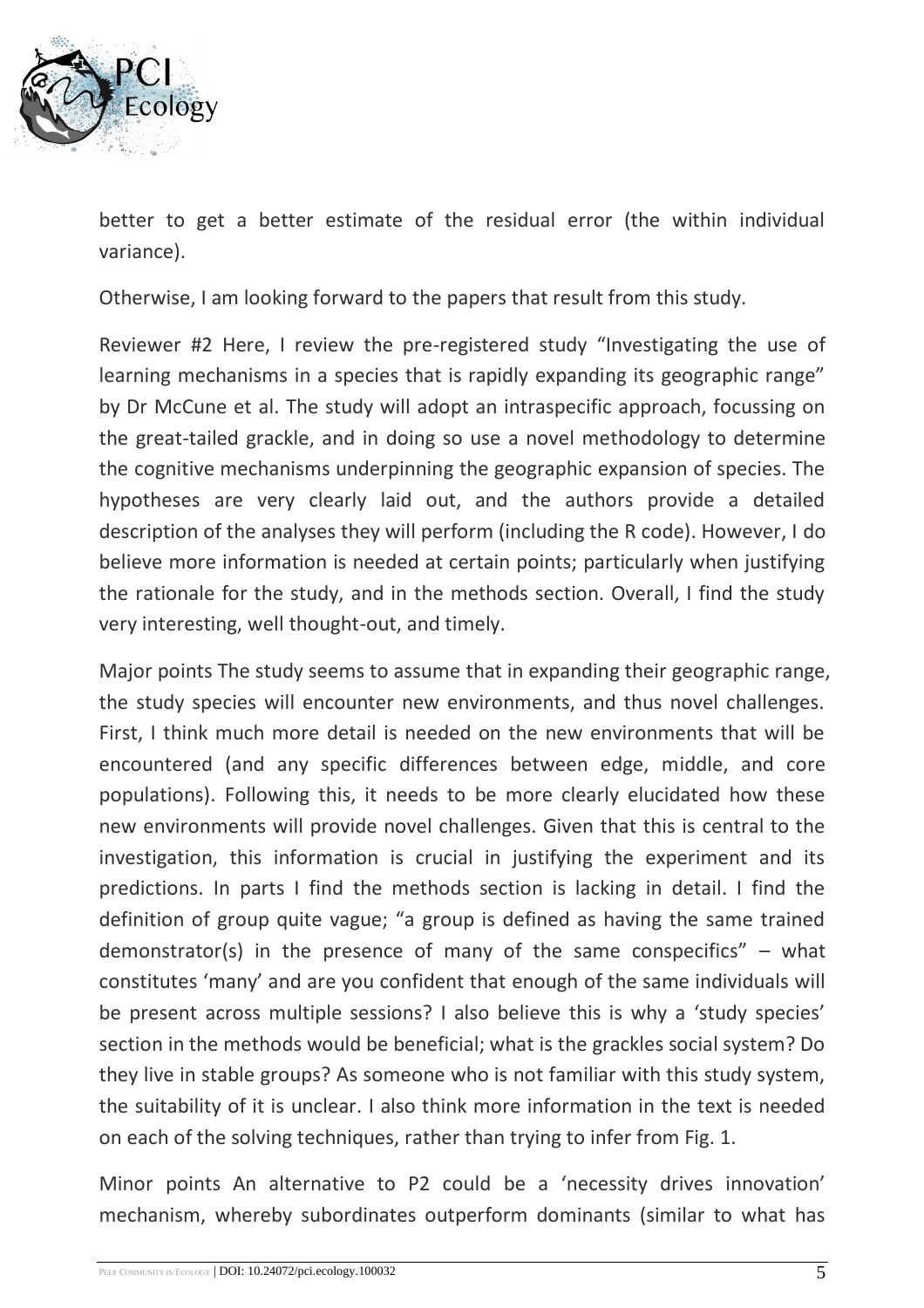

been found in meerkats on problem-solving tasks). How many demonstrators will there be per group? How confident can you be that observers from each group will not be exposed to other demonstrators using different opening methods? (particularly if you are unsure which birds will be at which group). Do you have an indication for the number of birds per group? I realise this is difficult considering group size may fluctuate, and you may not have completed banding. But it will be informative in terms of assessing the power of analyses for the core and edge sites where you only have one group at each. Presumably you will record the trials? What software will you use to score the trials?

Thank you for the interesting submission!

## *Preprint DOI:* [http://corinalogan.com/Preregistrations/g\\_sociallearning.html](http://corinalogan.com/Preregistrations/g_sociallearning.html) Reviewed by [Matthew Petelle,](https://ecology.peercommunityin.org/public/viewUserCard?userId=888) 2019-08-06 15:54

PCI Ecol review of pre-registered study: Investigating the use of learning mechanisms in a species that is rapidly expanding its geographic range

This pre-registered study is very interesting and could be very informative to several fields including cognition and invasion biology. The hypotheses are clearly stated, and multiple predictions are presented. The authors have certainly thought about this extensively. I do have a few small issues that I think the authors should try to consider going forward.

The three populations represent the core, middle, and edge of the range expansion. The idea is that these populations could differ in their flexibility, however, another option that could explain differences between populations are levels of urbanization. I'm not sure about the core population, but it seems that the middle and edge populations are found in urban areas. Have the authors thought about testing rural areas outside of their urban zones? This could help control for potential habitat sorting by personality and/or flexibility.

Many bird species (especially corvids and parrots) are notoriously neophobic. Have the authors thought about having a cutoff point (trials/time) where birds are no longer part of the experiment because logistics?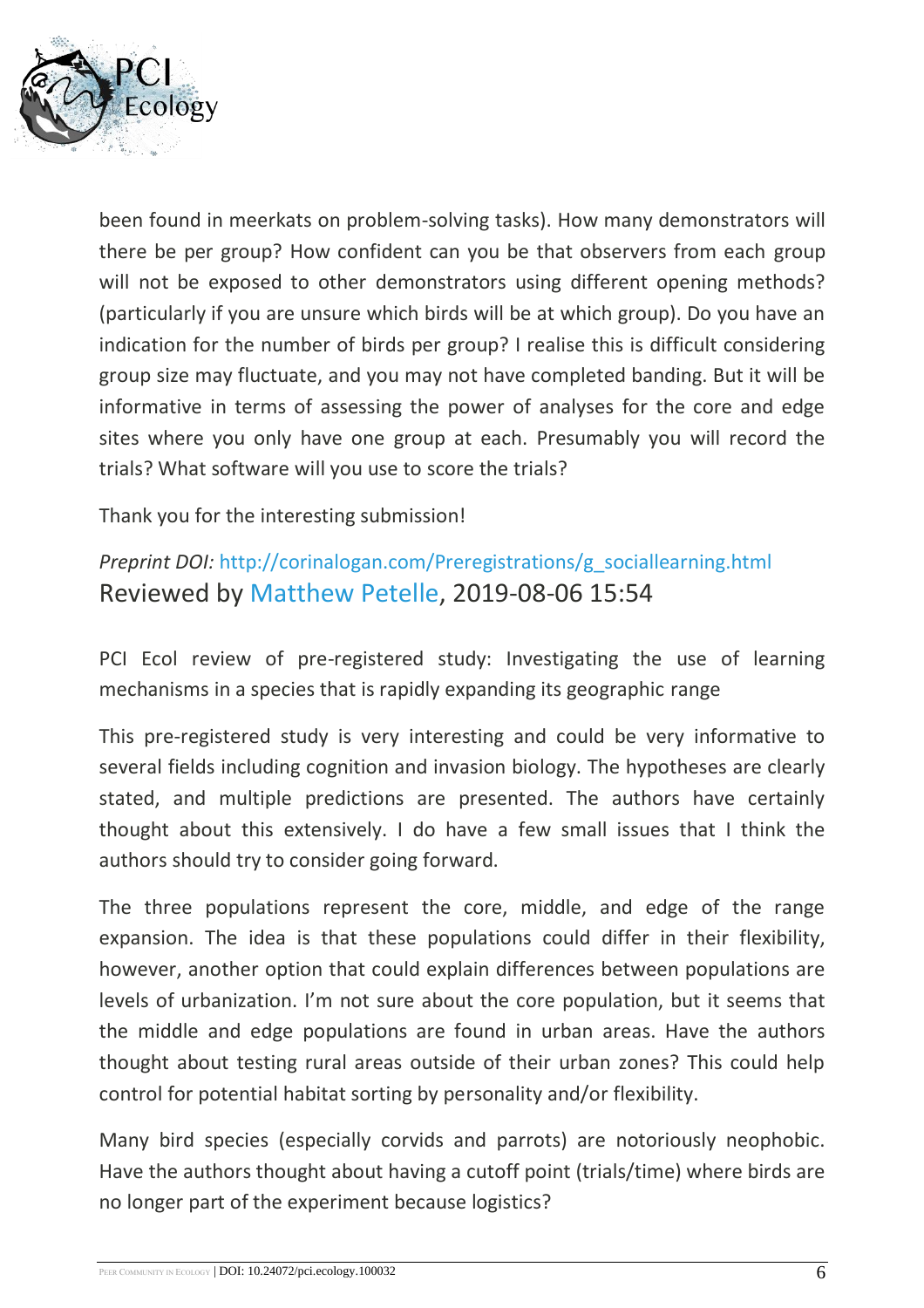

I have one further comment about repeatability. Although two measures of flexibility is better than one to estimate repeatability. Three measures would be better to get a better estimate of the residual error (the within individual variance).

Otherwise, I am looking forward to the papers that result from this study.

#### Reviewed by anonymous reviewer, 2019-09-11 10:08

Here, I review the pre-registered study "Investigating the use of learning mechanisms in a species that is rapidly expanding its geographic range" by Dr McCune et al. The study will adopt an intraspecific approach, focussing on the great-tailed grackle, and in doing so use a novel methodology to determine the cognitive mechanisms underpinning the geographic expansion of species. The hypotheses are very clearly laid out, and the authors provide a detailed description of the analyses they will perform (including the R code). However, I do believe more information is needed at certain points; particularly when justifying the rationale for the study, and in the methods section. Overall, I find the study very interesting, well thought-out, and timely.

Major points The study seems to assume that in expanding their geographic range, the study species will encounter new environments, and thus novel challenges. First, I think much more detail is needed on the new environments that will be encountered (and any specific differences between edge, middle, and core populations). Following this, it needs to be more clearly elucidated how these new environments will provide novel challenges. Given that this is central to the investigation, this information is crucial in justifying the experiment and its predictions. In parts I find the methods section is lacking in detail. I find the definition of group quite vague; "a group is defined as having the same trained demonstrator(s) in the presence of many of the same conspecifics"  $-$  what constitutes 'many' and are you confident that enough of the same individuals will be present across multiple sessions? I also believe this is why a 'study species' section in the methods would be beneficial; what is the grackles social system? Do they live in stable groups? As someone who is not familiar with this study system,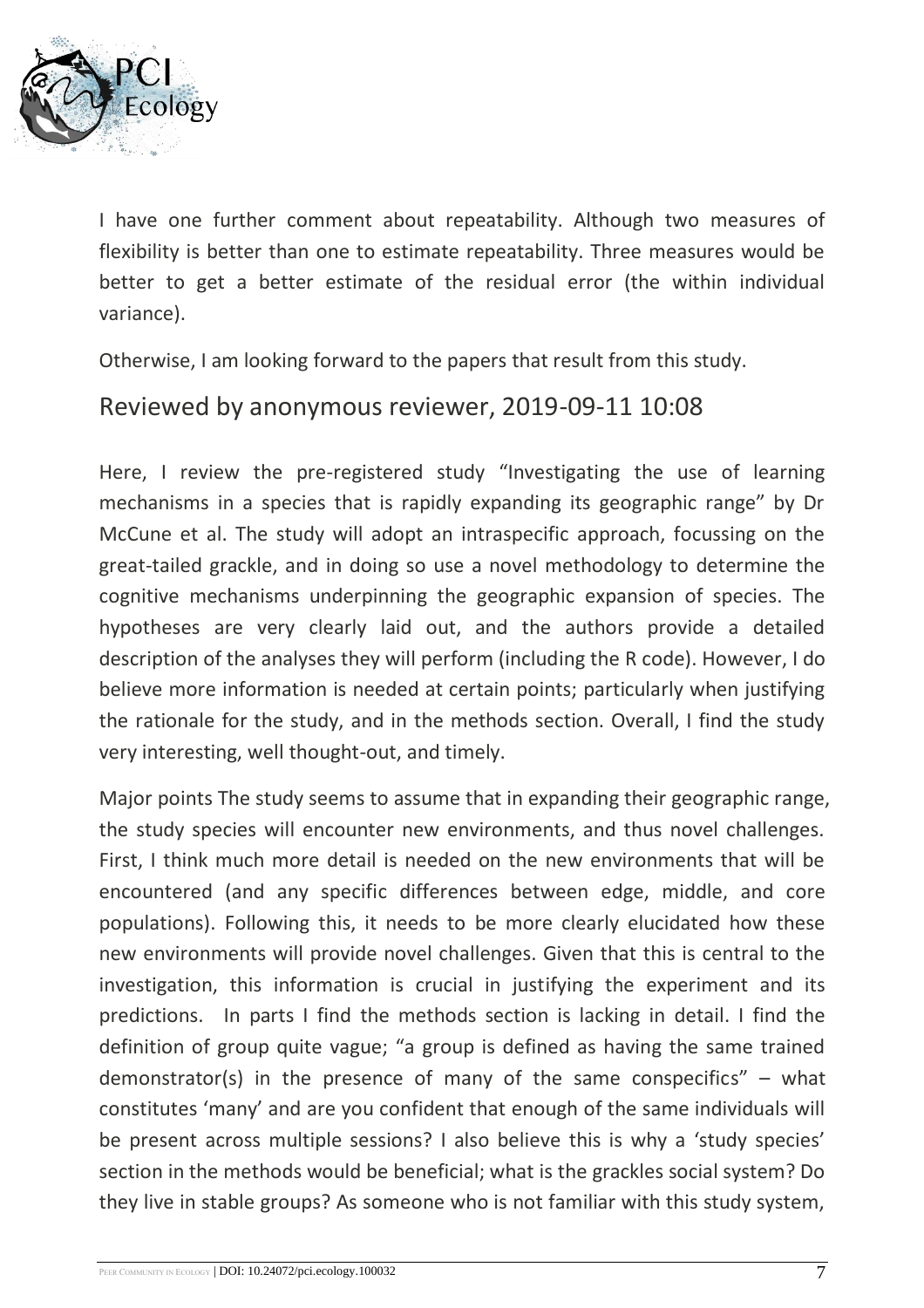

the suitability of it is unclear. I also think more information in the text is needed on each of the solving techniques, rather than trying to infer from Fig. 1.

Minor points An alternative to P2 could be a 'necessity drives innovation' mechanism, whereby subordinates outperform dominants (similar to what has been found in meerkats on problem-solving tasks). How many demonstrators will there be per group? How confident can you be that observers from each group will not be exposed to other demonstrators using different opening methods? (particularly if you are unsure which birds will be at which group). Do you have an indication for the number of birds per group? I realise this is difficult considering group size may fluctuate, and you may not have completed banding. But it will be informative in terms of assessing the power of analyses for the core and edge sites where you only have one group at each. Presumably you will record the trials? What software will you use to score the trials?

# **Author's reply:**

Dear Dr.'s le Roux and Petelle, and an anonymous reviewer,

We greatly appreciate the time you have taken to give us such useful feedback! We are very thankful for your willingness to participate in the peer review of preregistrations, and we are happy to have the opportunity to revise and resubmit. We revised our preregistration and associated files at http://corinalogan.com/Preregistrations/g*sociallearning.html, and we responded to your comments (which we numbered for clarity) below. Note that the versiontracked version of this preregistration is in rmarkdown at GitHub: https://github.com/corinalogan/grackles/blob/master/Files/Preregistrations/g*soc iallearning.Rmd. In case you want to see the history of track changes for this document at GitHub, click the previous link and then click the "History" button on the right near the top. From there, you can scroll through our comments on what was changed for each save event and if you want to see exactly what was changed, click on the text that describes the change and it will show you the text that was replaced (in red) next to the new text (in green). We think the revised version is much improved due to your generous feedback!

All our best, Kelsey, Richard, and Corina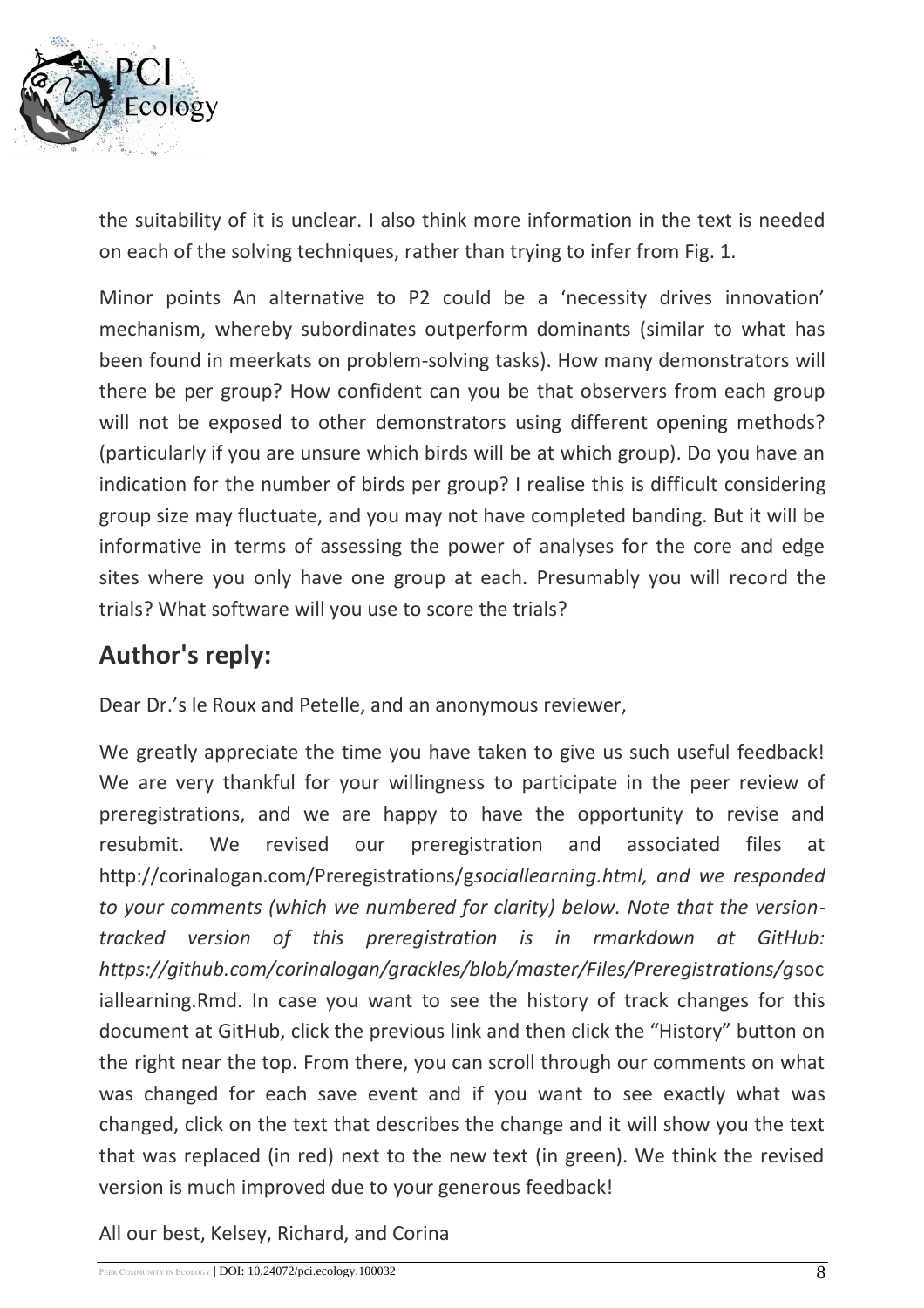

Investigating the use of learning mechanisms in a species that is rapidly expanding its geographic range

Dr. Kelsey McCune, Dr. Richard McElreath, Dr. Corina Logan

Reviewer #1 Matthew Petelle

**Comment 1: This pre-registered study is very interesting and could be very informative to several fields including cognition and invasion biology. The hypotheses are clearly stated, and multiple predictions are presented. The authors have certainly thought about this extensively. I do have a few small issues that I think the authors should try to consider going forward. The three populations represent the core, middle, and edge of the range expansion. The idea is that these populations could differ in their flexibility, however, another option that could explain differences between populations are levels of urbanization. I'm not sure about the core population, but it seems that the middle and edge populations are found in urban areas. Have the authors thought about testing rural areas outside of their urban zones? This could help control for potential habitat sorting by personality and/or flexibility.**

*Response 1: Thank you for your positive feedback! In answer to your question about urbanization, eBird data indicates that all great-tailed grackle sightings occur in relatively human-dominated areas. The Birds of North America species account states that grackles across the range are very attracted to urban and agricultural sources of food (Johnson and Peer 2001). We are conducting focal follows on all banded grackles to measure foraging behavior and habitat preferences (described in this separate preregistration: http://corinalogan.com/Preregistrations/g\_flexforaging.html), so we can test whether the foraging environment is similar in our populations. During focal follows we measure the preference of each grackle for different substrates (cement, grass, trees, dumpsters, etc), the distance of grackles to human-provided food sources (dumpsters, outdoor cafes, agricultural areas), and the number of human-provided food sources within each grackle's home range. As a result, we should be able to determine whether differences in performance in the social*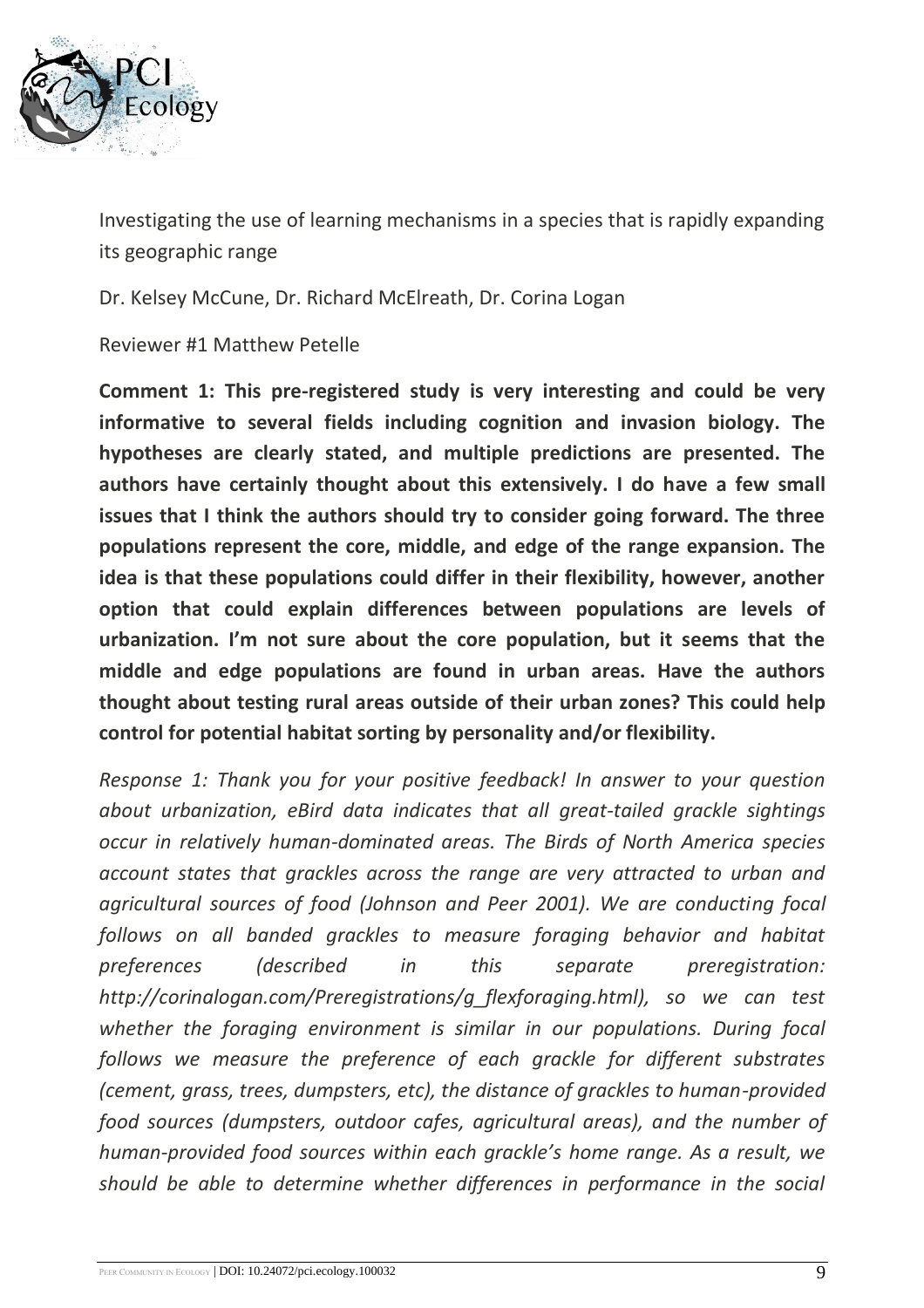

*learning task stem from population-level differences in urbanization that affect flexibility, personality, individual learning or social learning.*

## **Comment 2: Many bird species (especially corvids and parrots) are notoriously neophobic. Have the authors thought about having a cutoff point (trials/time) where birds are no longer part of the experiment because logistics?**

\*Response 2: This is a good point! We are time-limited because we are conducting research in 3 populations sequentially over 5 years, thus to ameliorate neophobia we will implement apparatus habituation. Before we begin trials, we will give each group time to habituate to each apparatus in a non-functional form. This should help decrease the effects of neophobia during the actual trials. We will only conduct eight 45 min long social learning trials in each group, so there likely will be some individuals that do not participate and this may decrease our power to detect social learning mechanisms. However, given our experience habituating grackles in Arizona to our traps, we know that at least some grackles (in addition to our trained demonstrators) will be comfortable manipulating the apparatus.

We have clarified our habituation and experimental design in METHODS > Data collection stopping rule. Our revised text is below for your convenience: "Each group will be given time to habituate to non-functional apparatuses prior to starting social learning trials. We will put out the apparatuses with food on and around them until the majority of grackles are eating comfortably. Each locus on the apparatuses will be disabled during this habituation period so that grackles cannot learn solving methods. During social learning trials, we will conduct a maximum of eight sessions of up to 45 minutes per apparatus type per group."\*

**Comment 3: I have one further comment about repeatability. Although two measures of flexibility is better than one to estimate repeatability. Three measures would be better to get a better estimate of the residual error (the within individual variance).**

\*Response 3: This is a great point. We agree that three measures for repeatability is better than two. We had originally planned to have three measures for flexibility: reversal learning on the color tubes, reversal learning on the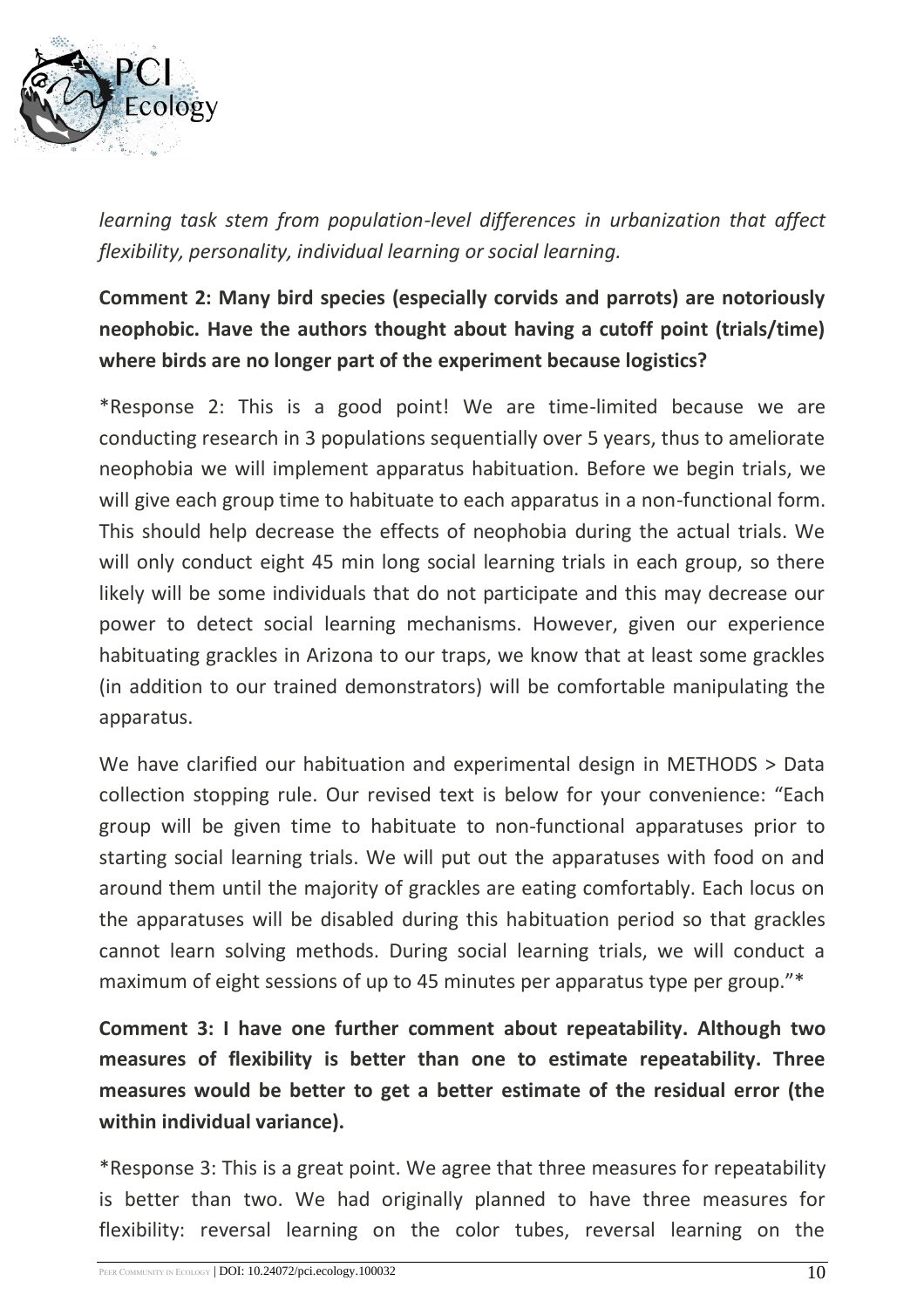

touchscreen, and solution switching on the multi-access box (see separate preregistration **for** for more details: http://corinalogan.com/Preregistrations/g\_flexmanip.html). However, reversal learning on the touchscreen experiment did not appear to measure what it was intended to measure. It is confounded and we don't have time to conduct the indepth experiments to determine what is going wrong. Thus, we now dropped the touchscreen reversal learning experiment and replaced it with a second multiaccess box: the log apparatus in the learning mechanism experiment, so we will continue to have three measures of flexibility (see State of the Data in the preregistration linked above for more details).

However, we suspect your comment about repeatability here refers not to flexibility, but to the repeatability of which learning mechanisms individuals rely on in Hypothesis 3 in the preregistration you reviewed. We assess the use of learning mechanisms on two different apparatus types that have both been previously used on other species, thus allowing us to make direct cross-species comparisons of performance. Unfortunately, we will not have enough time to design and run a third apparatus type due to the extensive amount of time we invest in color marking grackles at each site (it's taken 2 years to band 60 grackles in Arizona) before we are able to begin the learning mechanism experiment. Additionally, we will need to conduct the experiment before the breeding season begins in March so that the grackles will actually pay attention to the apparatus. At the next two field sites (where we will be for one year each), this will leave us  $\approx$ 3 months to color mark all grackles (we primarily trap in the non-breeding season so as not to interfere with parental care), and  $\sim$ 2 months to conduct the experiment. We think this is already pushing our time limits so we have opted to test only two apparatus types.\*

#### **Comment 4: Otherwise, I am looking forward to the papers that result from this study.**

*Response 4: Thank you so much for your constructive criticism. We appreciate your help in making this a better study.*

Reviewer #2: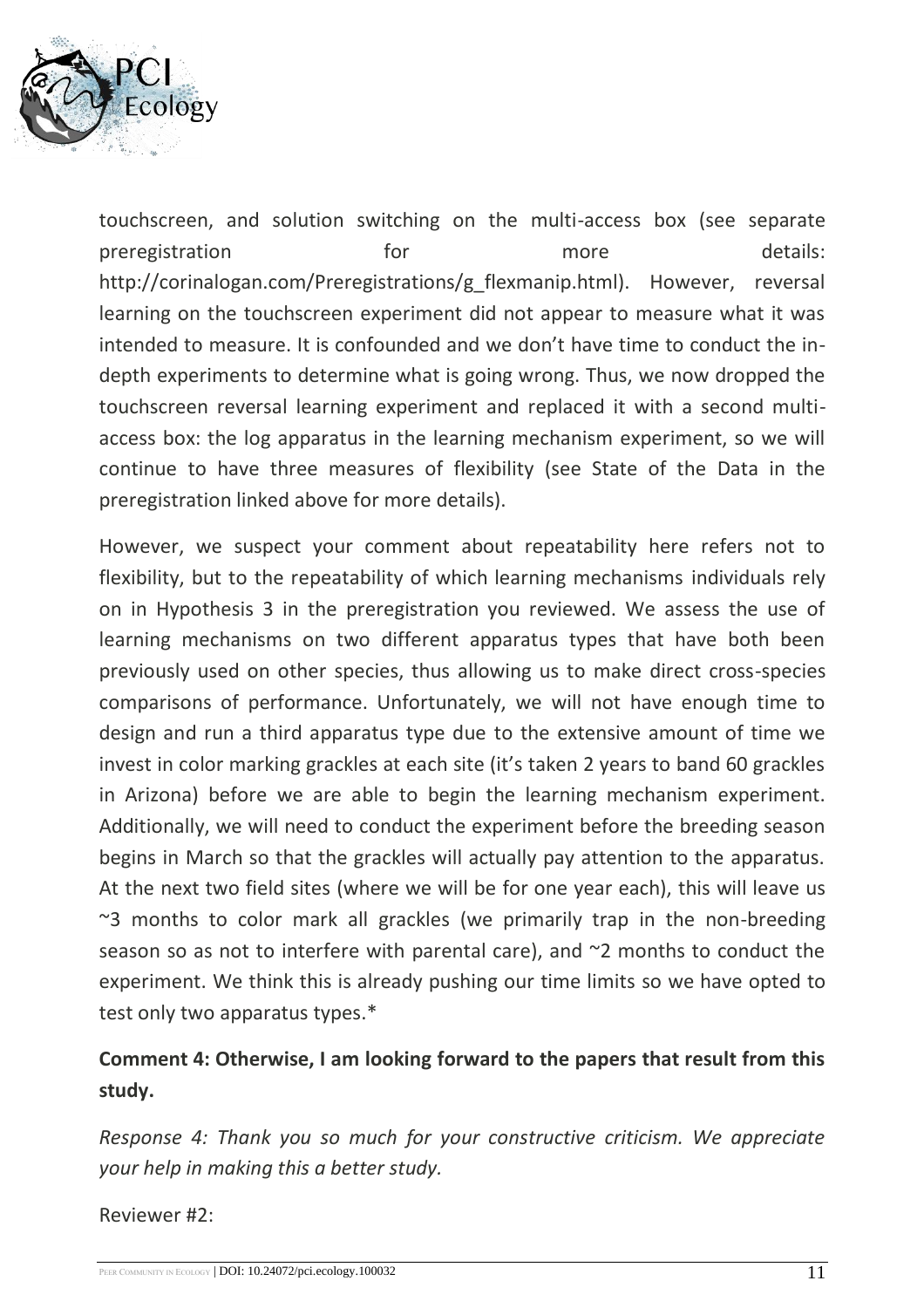

**Comment 5: Here, I review the pre-registered study "Investigating the use of learning mechanisms in a species that is rapidly expanding its geographic range" by Dr McCune et al. The study will adopt an intraspecific approach, focussing on the great-tailed grackle, and in doing so use a novel methodology to determine the cognitive mechanisms underpinning the geographic expansion of species. The hypotheses are very clearly laid out, and the authors provide a detailed description of the analyses they will perform (including the R code). However, I do believe more information is needed at certain points; particularly when justifying the rationale for the study, and in the methods section. Overall, I find the study very interesting, well thought-out, and timely.**

*Response 5: Thank you for these kind words, and we are happy to address your concerns to improve the quality of this study.*

**Comment 6: The study seems to assume that in expanding their geographic range, the study species will encounter new environments, and thus novel challenges. First, I think much more detail is needed on the new environments that will be encountered (and any specific differences between edge, middle, and core populations). Following this, it needs to be more clearly elucidated how these new environments will provide novel challenges. Given that this is central to the investigation, this information is crucial in justifying the experiment and its predictions.**

\*Response 6: This is a good point. We failed to make explicit that there are major differences in climate across the three populations that lead to novel challenges for maintaining homeostasis, finding nesting substrates, and foraging on natural food items. However, since great-tailed grackles are an urban adapted species across the range, it's possible that human sources of food will not change. In particular, our middle study population in Arizona is located in the Sonoran desert, where water is scarce in natural habitats. Great-tailed grackles are a tropical species, and are likely only able to persist in the desert after humans modified the landscape by building canals and other methods of irrigation (Wehtje 2003). When expanding into and through the desert, grackles would have to adapt to the arid temperature, find new sources of water, and exploit novel biotic and abiotic food items. Secondly, as grackles expand their range north, the winter climate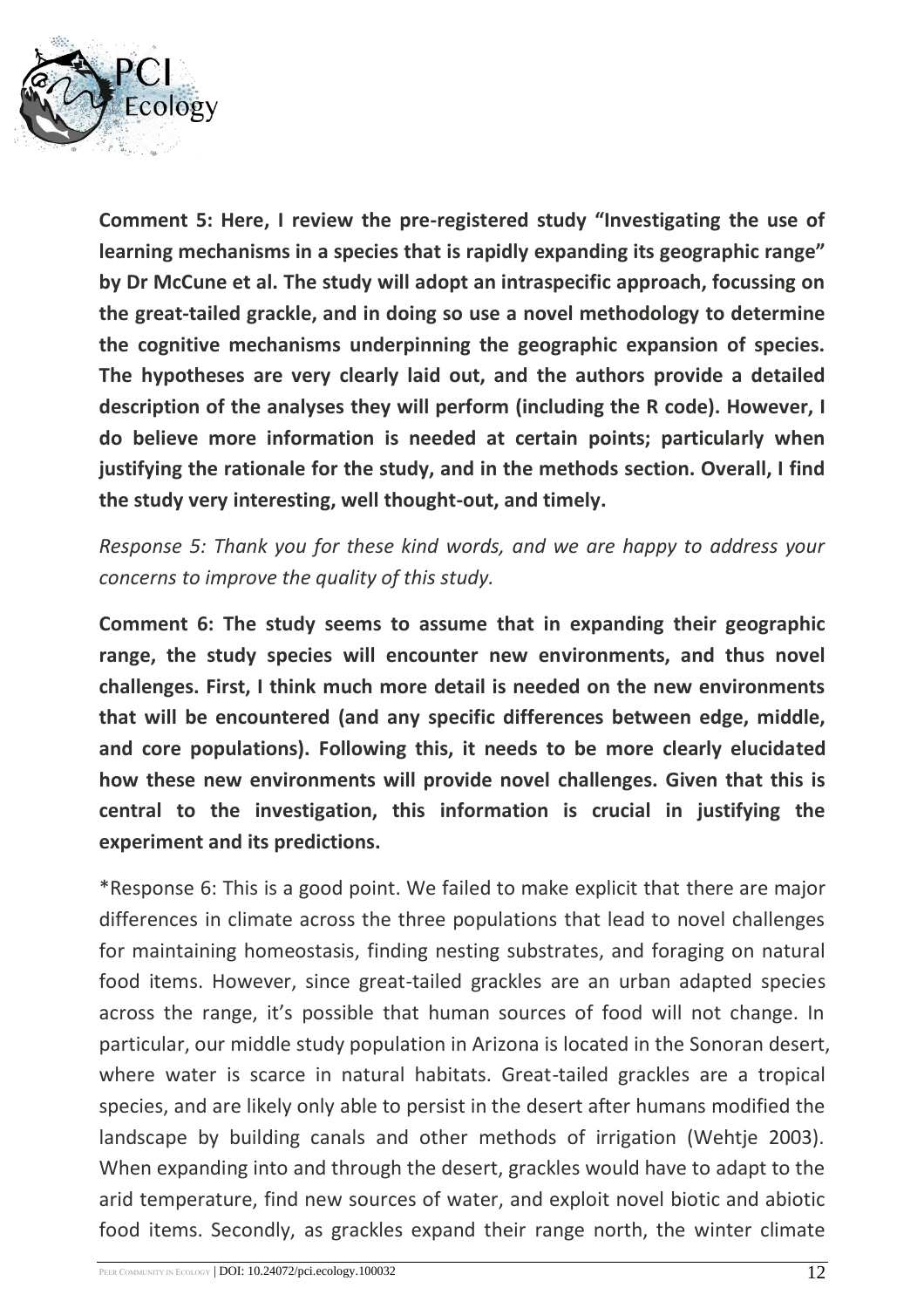

becomes much more harsh. To deal with the colder northern winters, the first grackles to colonize these places were migratory (Wehtje 2003, Johnson and Peer 2001). However, after occupying these northern environments for less than 10 years, grackles apparently adapted to the cold and became non-migratory. Wehtje (2003) hypothesizes that grackles are able to expand north and survive the winter because of a concurrent expansion in large feedlots for cattle, which provide a source of grain for grackles to subsist on during the winter.

We have updated the background information in the ABSTRACT of the preregistration to include these details: "Behavioral flexibility was likely necessary for this species to adapt to novel environments during the range expansion. For example, as a tropical species, great-tailed grackles were likely only able to expand through, and persist in, the desert of the southwest United States after humans modified the landscape by building canals and other methods of irrigation (@wehtje2003range). Although grackles continue to be associated with similarly urban habitats across the range and use human-provided sources of food, one challenge grackles may have to overcome in these novel environments is gaining the ability to recognize and exploit the new stimuli that indicate natural sources of food and water. Similarly, grackles may only be able to survive the harsh winters in the most northern parts of the current range, when invertebrate prey are more scarce, because large sources of grain from cattle feedlots have become more common (@wehtje2003range)."\*

**Comment 7: In parts I find the methods section is lacking in detail. I find the definition of group quite vague; "a group is defined as having the same trained demonstrator(s) in the presence of many of the same conspecifics" – what constitutes 'many' and are you confident that enough of the same individuals will be present across multiple sessions?**

\*Response 7: Since we began color marking grackles in Arizona in January 2018, we continue to see ~90% of the birds we've caught. Additionally, the grackles seem to exhibit some site fidelity where they are most often resighted close to the location where they were originally caught, or last seen. This was also Logan's experience of the previously studied Santa Barbara, California population. For these reasons we are confident that we will see most of the same individuals in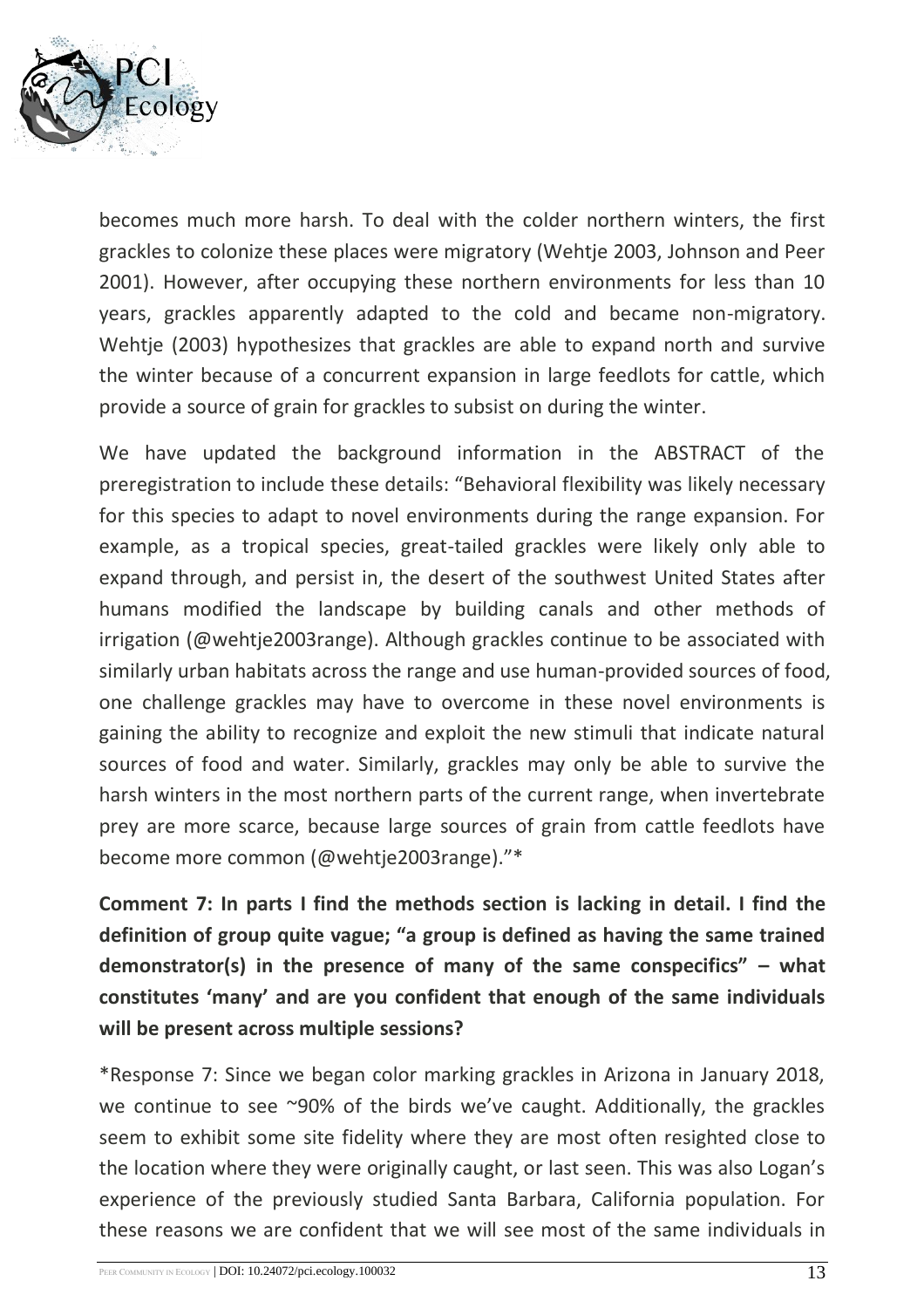

each group across multiple sessions. For trapping and additional research experiments (http://corinalogan.com/Preregistrations/g\_exploration.html), we use food to attract grackles to an area. For these activities, we can usually attract grackles in groups of 3 - 15. Prior to the learning mechanism experiment, we will prepare grackle groups in a target area by continuously providing a source of food in the location where we will put out the apparatuses. In this way, we can train grackles to know they can dependably come to this area for food, and we will be more likely to increase group sizes. Based on the number of grackles that have overlapping home ranges in our target experimental areas, and the average group sizes that we see around our study area, we believe we will have group sizes of at least 8.

We have updated the METHODS > Planned sample section to include more information about great-tailed grackle group dynamics, and how we will prepare our learning mechanism experimental groups: "Great-tailed grackles are caught in the wild in Tempe, Arizona USA and at two additional field sites in future years (core and edge populations) for individual identification (colored leg bands in unique combinations) until as much of the population is banded as possible (62 have been marked in Tempe as of 17 Sept 2019). Great-tailed grackles are a highly social species that roosts together at night and forages in groups during the day during the non-breeding season, while during the breeding season one or more males defend a territory with multiple nests built by females who care for young (@johnson2001great). Based on our current trapping efforts in Arizona, many grackles have overlapping home ranges and when a large, temporary source of food is available, grackles will gather in groups of 3 - 15 birds. Additionally, there is some site-fidelity where the same individuals can be reliably found in the area close to where they were caught. Some individuals (~6-16) will be brought temporarily into aviaries where they will be trained on a particular locus of the apparatus. After a maximum of 6 months, these individuals will be released back to the wild to serve as demonstrators for the experiment, which will occur in the wild (in the same way as @logan2016new, except in the wild). We will attempt to train grackles in the aviaries on one solving method per bird, per apparatus, for the two visually distinct but functionally similar apparatuses (@logan2016new, @mccune*2018). However, if the solving methods on one apparatus are too*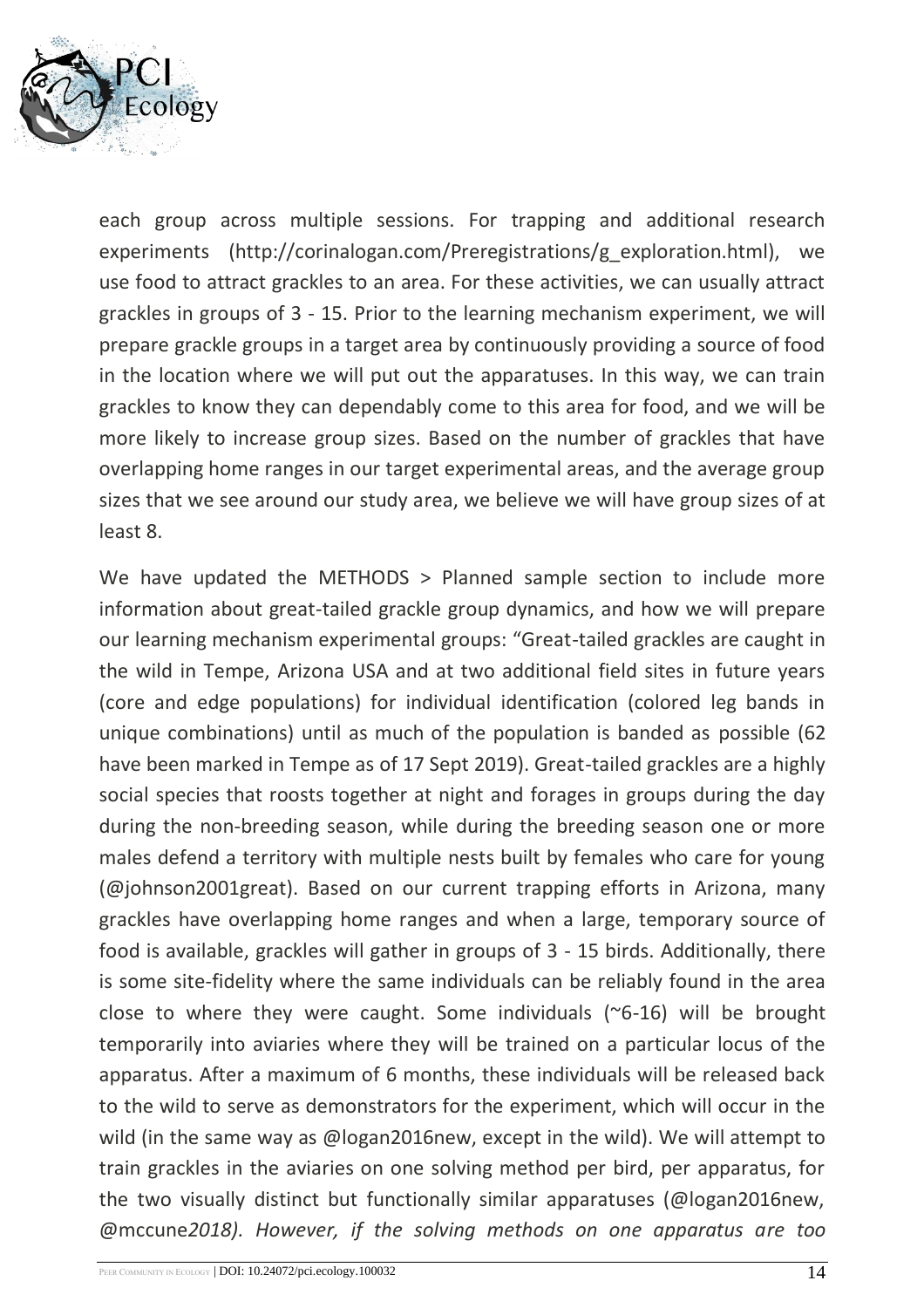

*difficult for the aviary grackles to learn quickly, then we will only use the easier apparatus for the experiment in the wild and we will not test H3. We will conduct the social learning experiments in an area where the home ranges of many colormarked grackles overlaps. We will encourage continued attendance to this area by pre-baiting it every day for several weeks. Based on previous trapping efforts, and experiments described elsewhere (i.e. http://corinalogan.com/Preregistrations/g*exploration.html), we believe we will have learning mechanism group sizes of approximately 8 color-marked grackles."\*

**Comment 8: I also believe this is why a 'study species' section in the methods would be beneficial; what is the grackles social system? Do they live in stable groups? As someone who is not familiar with this study system, the suitability of it is unclear.**

*Response 8: Please see response 7 above, in which we included more information about our study species in the paragraphs we added to the Planned sample section.*

### **Comment 9: I also think more information in the text is needed on each of the solving techniques, rather than trying to infer from Fig. 1.**

*Response 9: This is good advice! To explain each of the possible solving techniques, we've added a new section to METHODS called "Task design": "We will use two functionally similar, but visually distinct apparatuses (Fig. 1) to test social learning in this species. The first apparatus is a log that has 4 compartments (loci) covered by transparent doors that open in different ways (@mccune\_2018). The top door opens up like a hatch, the left side door opens out like a car door, the front door pulls out like a drawer, and the right side door pushes in. Three of the 4 doors also have locks to increase the difficulty of the task. The lock on top is a stick that can be pushed or pulled to unblock the door, the lock on the left side is a stick that swivels up or down over the door, and the lock on the front is a hook-and-eye style lock that attaches to the handle to hold the drawer in place. The second apparatus has three loci for accessing food (@logan2016new). One locus has two methods for accessing the same food compartment, giving a total of four different options for solving the task (Fig. 1). The food in the compartment at locus 1 can be*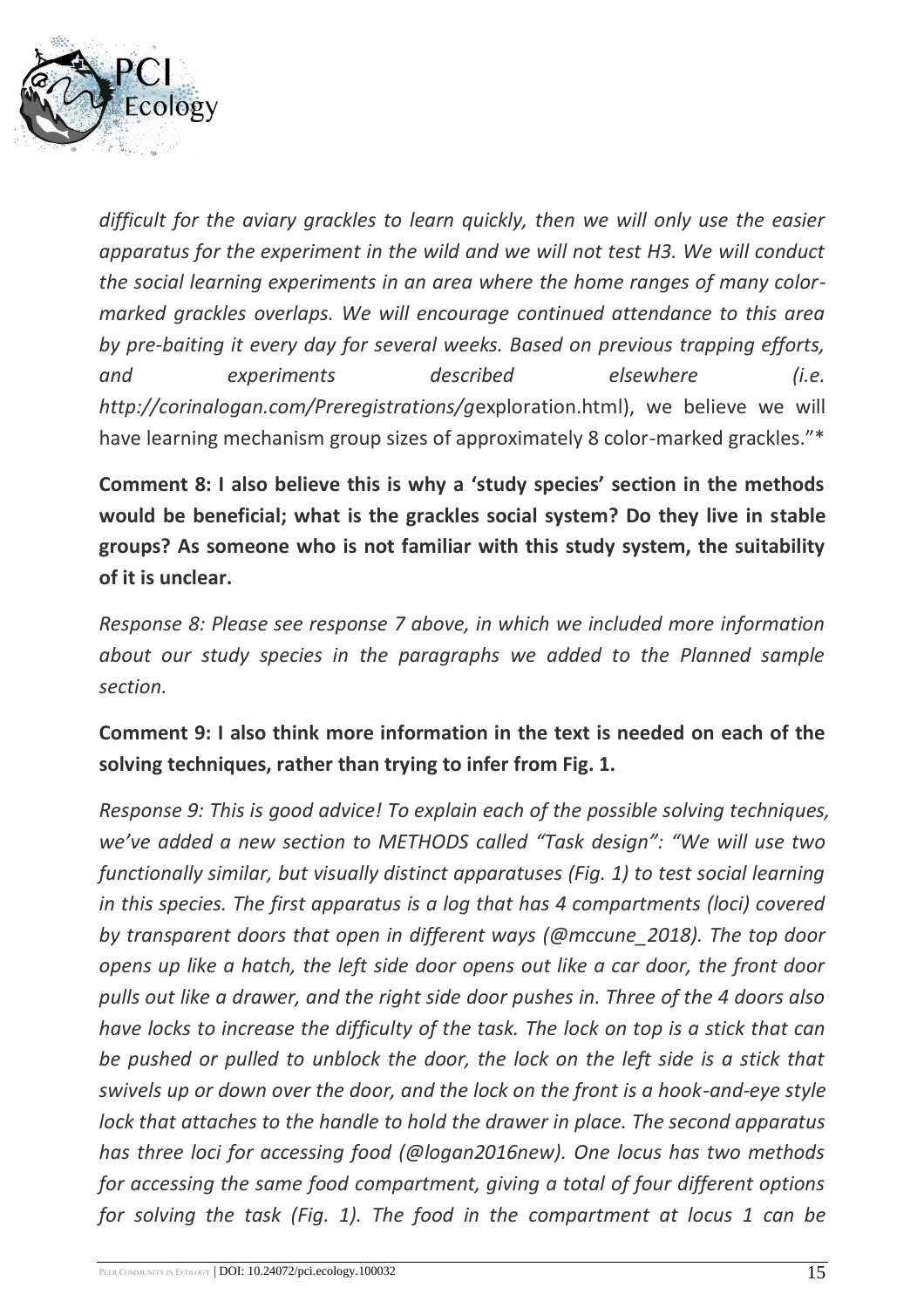

*accessed by pushing a swiveling door from the left to the right and putting the bill in the food compartment ('Vflap' option) or by pushing the same swiveling door from the right to the left and poking the bill through a piece of rubber to access the same food compartment ('Vrubber' option). At locus 2, food can be obtained by lifting up a wooden flap ('Hflap' option) to expose the compartment. At locus 3, food is obtained by inserting the bill through a hole in the side of the apparatus ('Hside' option) that accessed the same food compartment as Hflap."*

**Comment 10: An alternative to P2 could be a 'necessity drives innovation' mechanism, whereby subordinates outperform dominants (similar to what has been found in meerkats on problem-solving tasks).**

*Response 10: This is a great point, and is supported by social learning experiments in other species, like Mexican jays. We've added a P2 alternative 1 as follows: "P2 alternative 1: Subordinate individuals are more likely to solve the puzzle box faster because they are excluded by dominant individuals from other, easier to access food sources or dominants are able to scrounge from subordinates after they access the food compartments (@mccormack2007producer)."*

#### **Comment 11: How many demonstrators will there be per group?**

\*Response 11: We will have a minimum of one demonstrator per group. This experiment involves an open-diffusion design with wild birds, so any individual that interacts with a solving option and obtains food (or not) will also become a demonstrator. Therefore, the role of the trained demonstrators is more to ensure that there are already birds in each group who are willing to approach and start showing the others how to solve it, and to make sure that at least one solving methods is demonstrated to each group.

We updated the METHODS > Task design section to incorporate a paragraph detailing this information as follows: "Each group will have at least one demonstrator trained to open a locus on one of the two apparatuses. This experiment involves an open-diffusion design with wild birds, so any individual that interacts with a solving option will automatically become a demonstrator. Our open-diffusion analysis accounts for this by examining not only who solved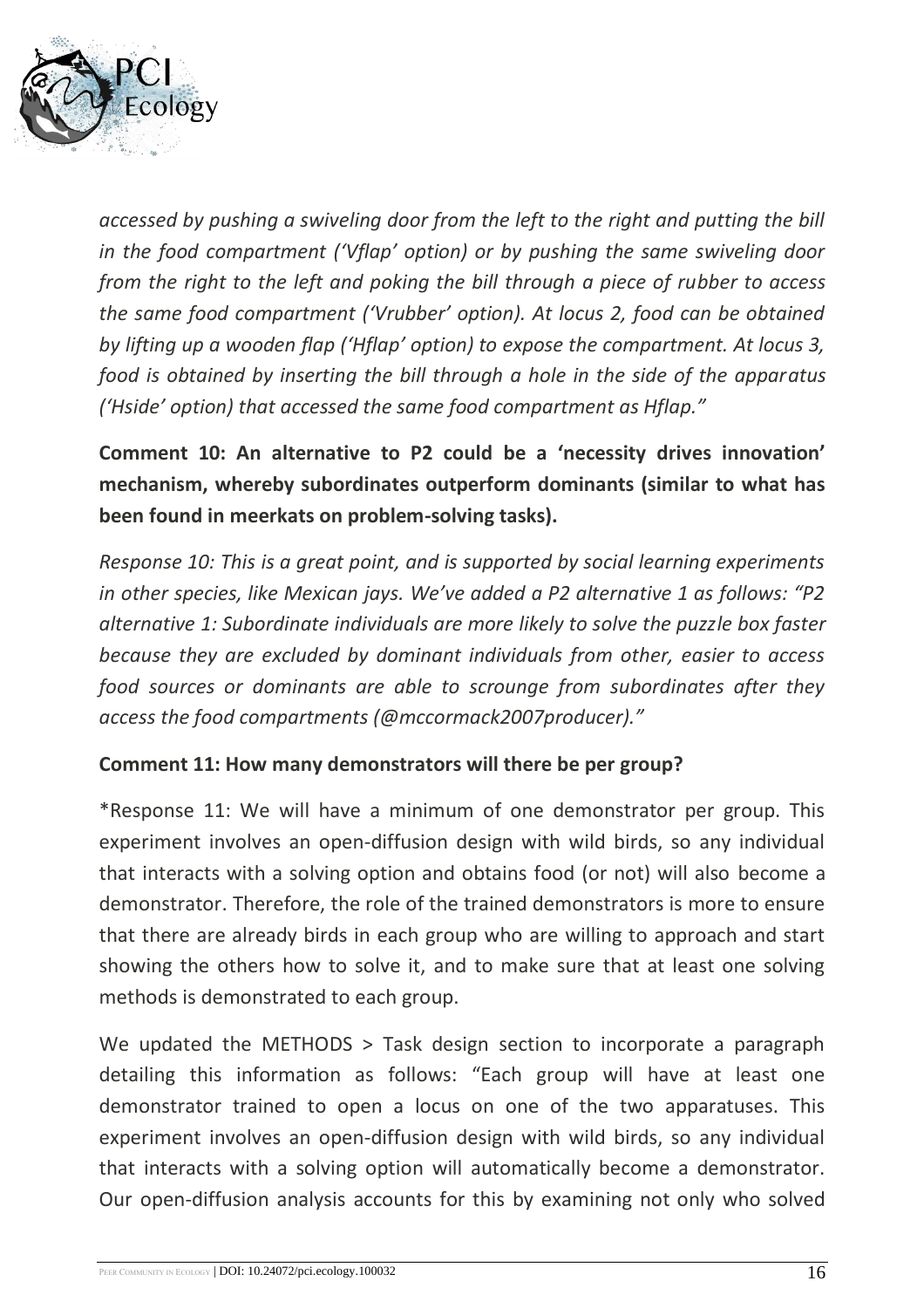

(or attempted to solve) which option, but also who was watching them solve or attempt to solve, and then measures the change in behavior of the observer."\*

**Comment 12: How confident can you be that observers from each group will not be exposed to other demonstrators using different opening methods? (particularly if you are unsure which birds will be at which group).**

*Response 12: Grackles are only given access to the apparatuses during social learning trials, and we track the presence of all color-marked individuals in a 10m area around the apparatus during each trial. Our data collection consists of quantifying the number of interactions a color-marked individual has with the apparatus. Additionally, we quantify the number of times each color-marked individual OBSERVES other grackles in the group interact with the apparatus (and we note whether the interactions they observed were successful). Therefore, we*  will know very specifically what each grackle sees and knows about the opening *methods for each apparatus and when it acquired that knowledge. As a result, we can analyze the time to first interaction with each locus and the time to first*  successful opening of a locus on the apparatus as a function of the number of *times the focal individual observed other grackles interacting with the apparatus. Because we are conducting an open-diffusion experiment in the wild, it is likely that naive grackles will innovate solutions to loci on the apparatus and become demonstrators themselves. Therefore, it does not matter if observers are exposed to demonstrators using other opening methods because using our analyses, all individuals become demonstrators if they interact with the apparatus. We train demonstrators in the aviaries as a way to ensure that at least one grackle will be able to open a locus on the apparatus in each group. We added text addressing this point in response to Comment 11 in the Task Design section.*

**Comment 13: Do you have an indication for the number of birds per group? I realise this is difficult considering group size may fluctuate, and you may not have completed banding. But it will be informative in terms of assessing the power of analyses for the core and edge sites where you only have one group at each.**